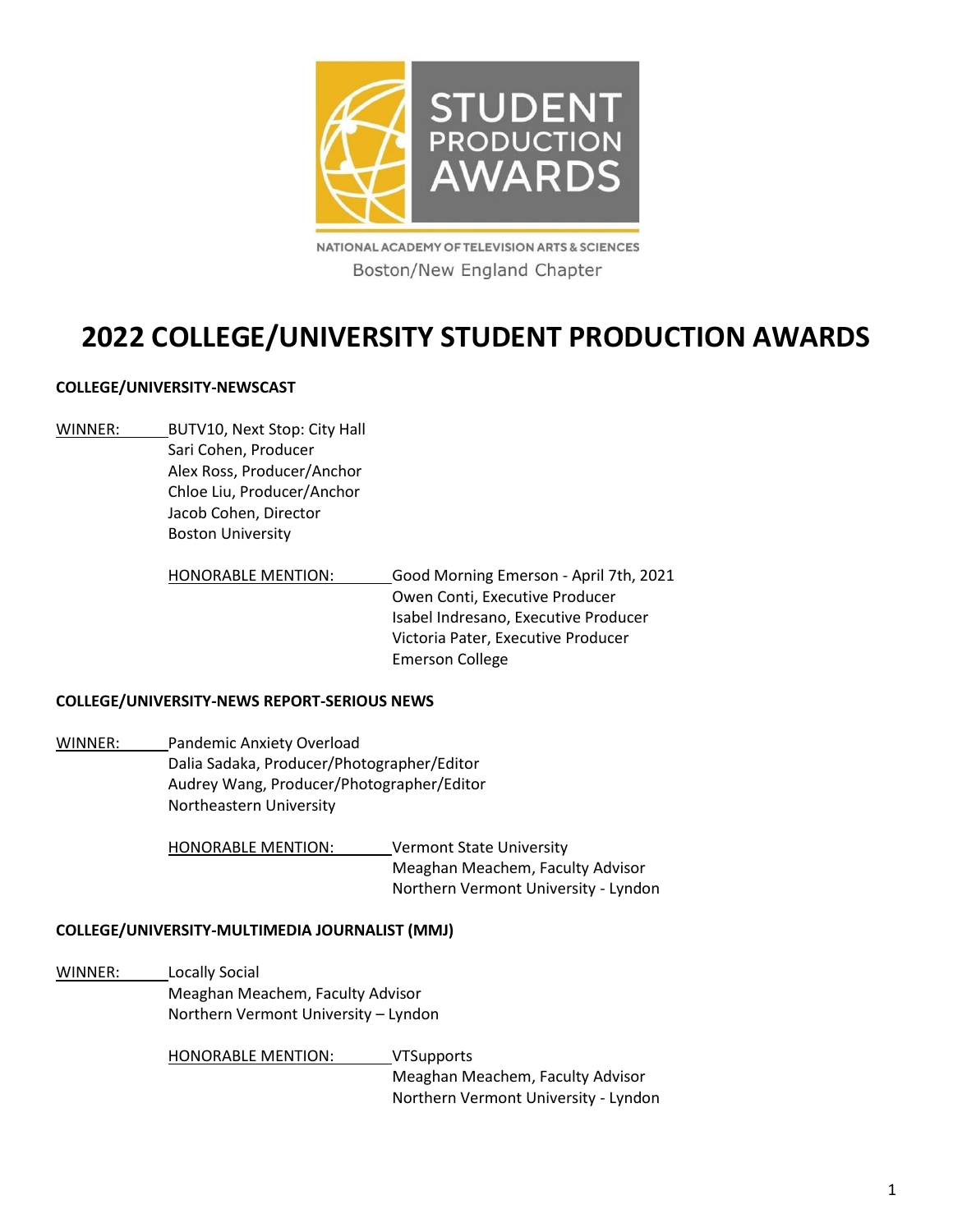## **COLLEGE/UNIVERSITY-VIDEO ESSAY**

WINNER: Door

Dustin Martin, Student Western CT State University

HONORABLE MENTION: TEA

Dr. JC Barone, Advisor Gabrielle Johnson, Student Western CT State University

Baystate Clock Sophia Paffenroth, Producer/Photographer/Editor Northeastern University

## **COLLEGE/UNIVERSITY-NON-FICTION-SHORT FORM**

WINNER: Shirley.

Jasper Fletcher, Director/Editor Wesleyan

| <b>HONORABLE MENTIONS:</b> | 2020: Humanity In Chaos                  |
|----------------------------|------------------------------------------|
|                            | Richard Christian Beck, Editor, Producer |
|                            | Will Tarnowski, Editor, Producer         |
|                            | Dartmouth College                        |

My Six String Story Richard Christian Beck, Editor, Photographer, Composer Dartmouth College

# **COLLEGE/UNIVERSITY-NON-FICTION-LONG FORM**

WINNER: Keeping the Farm Alive Luke Marcheski, Producer/Motion Graphics Holly Studwell, Producer/Videographer Samantha Boyer, Producer/Editor/Videographer/Narrator Champlain College

> HONORABLE MENTIONS: Family Fractured Taylor Blackley, Producer/Photographer/Editor Katie Mogg, Associate Producer/Photographer/Editor Northeastern University

> > CannaBusiness Maxwell Nakashima, Producer Arlo Filmore, Producer Ben Sheed, Producer Champlain College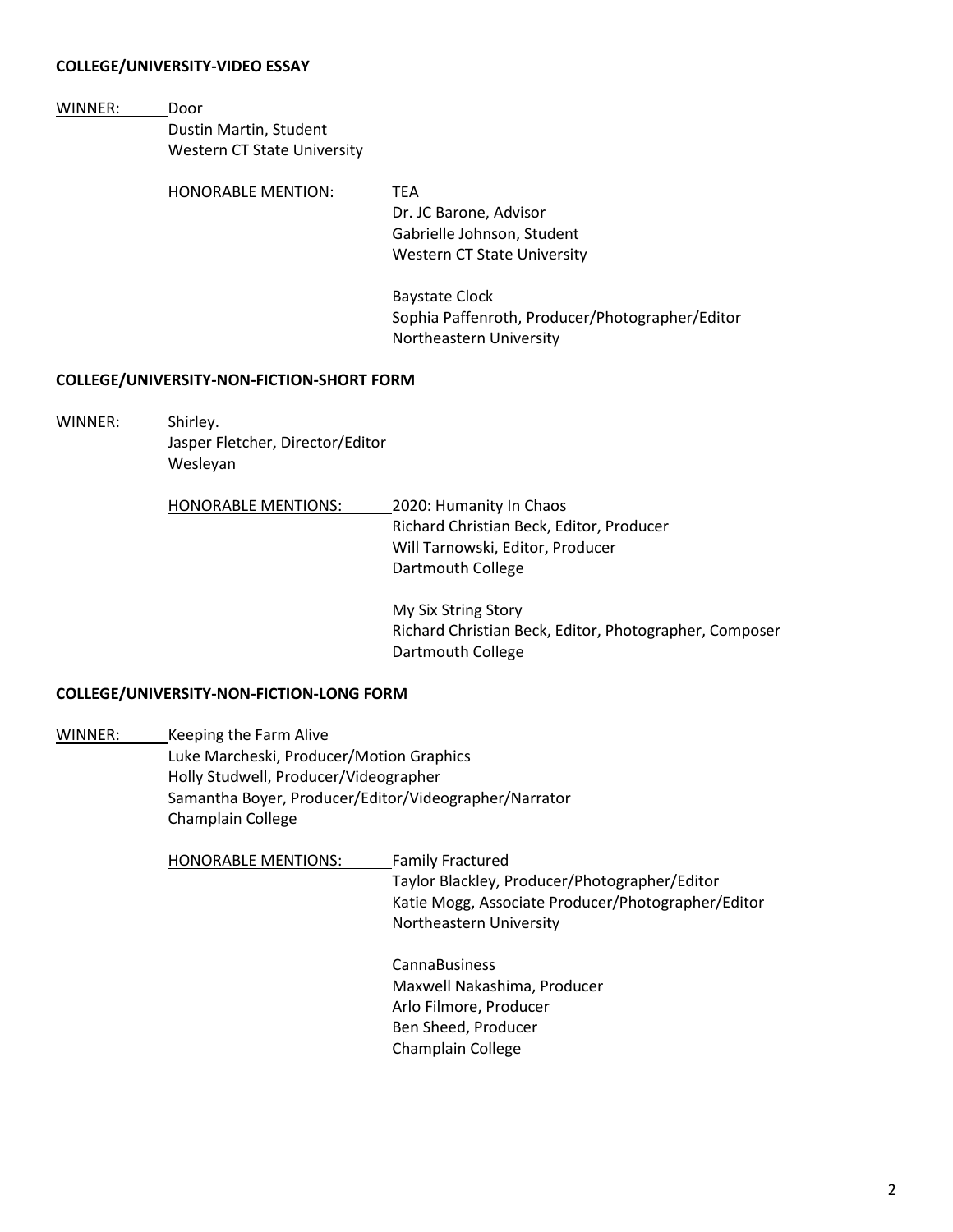Soul Survivor Brenden Provost, Producer/Editor Ben Martin, Producer/Director/Editor Jacob Fontneau, Writer Champlain College

| Dog Mountain          |
|-----------------------|
| Derek Mann, Producer  |
| Skyler Wolf, Producer |
| Champlain College     |

Pictures in a Pandemic Kate Heppner, Producer/Cinematographer/Editor Champlain College

# **COLLEGE/UNIVERSITY-PUBLIC AFFAIRS/COMMUNITY SERVICE**

WINNER: The Massachusetts Center for Unexpected Infant and Child Death Sheila Sitomer, Academic Advisor Boston University

> HONORABLE MENTION: Antisemitism in America Naomi Silver, Producer/Photographer/Editor Northeastern University

## **COLLEGE/UNIVERSITY-ARTS/ENTERTAINMENT/CULTURAL AFFAIRS**

WINNER: The Art of Isolation Pirzan Turel, Producer/Photographer/Editor Avantika Panda, Producer/Photographer/Editor Northeastern University

> HONORABLE MENTION: Dartmouth COVID-19 Subtitling Spoof Richard Christian Beck, Editor, Producer Abbi Fitzpatrick, Editor, Producer Dartmouth College

#### **COLLEGE/UNIVERSITY-MAGAZINE PROGRAM**

WINNER: BUTV10, Amber, Season 13, Ep. 1 Tien-Yu Chao, Producer Luwa Yin, Producer Rosy Gu, Anchor Duojiao Chang, Anchor Boston University

#### **COLLEGE/UNIVERSITY-MUSIC VIDEO**

WINNER: Ashes Michaela Short, Producer Mount Wachusett Community College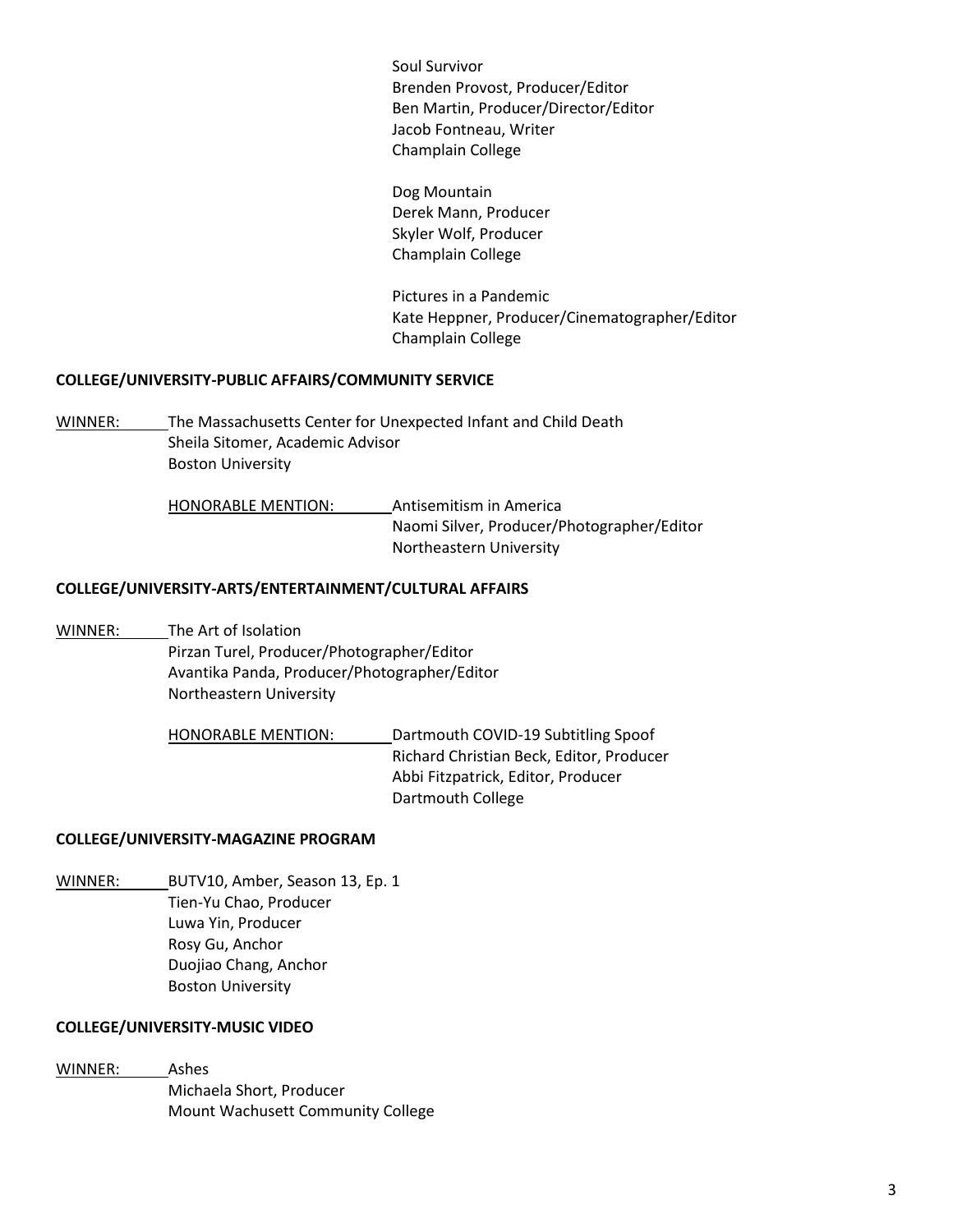HONORABLE MENTIONS: Fool For Hire | Two Cedar Sessions Richard Christian Beck, Editor, Photographer, Composer Dartmouth College

> Suit and Tie | Two Cedar Sessions Richard Christian Beck, Editor, Photographer, Composer Dartmouth College

> Right My Wrongs | Two Cedar Sessions Richard Christian Beck, Editor, Photographer, Composer Dartmouth College

> Two Cedars | Two Cedar Sessions Richard Christian Beck, Editor, Photographer, Composer Dartmouth College

Super Rich Kids Richard Christian Beck, Editor, Producer Yliana Beck, Editor, Producer Dartmouth College

# **COLLEGE/UNIVERSITY-FICTION-SHORT FORM**

| To Dust All Return         |                                                                       |
|----------------------------|-----------------------------------------------------------------------|
|                            |                                                                       |
| University of Rhode Island |                                                                       |
|                            |                                                                       |
| <b>HONORABLE MENTIONS:</b> | <b>Time Management</b>                                                |
|                            | Dr. JC Barone, Advisor                                                |
|                            | James Hughes, Student                                                 |
|                            | Western CT State University                                           |
|                            | BUTV10, Shadows, Season 27, Ep. 1                                     |
|                            | Jackson Cusick, Producer                                              |
|                            | Mia Pollak, Producer                                                  |
|                            | Xiuyuan "Steven" Chen, Director                                       |
|                            | <b>Boston University</b>                                              |
|                            | <b>Turtle Run</b>                                                     |
|                            | Salvatore Gullotta, Director                                          |
|                            | Serena Piervincenzi, Script Supervisor                                |
|                            | Nick Bartoli, Lighting / Grip                                         |
|                            | Matt Kacprzcki, Lighting / Grip                                       |
|                            | Mario Sinatra, Director Of Photography                                |
|                            | Justin LaFrance, Audio Mixer                                          |
|                            | University Of New Haven                                               |
|                            | <b>Contact High</b>                                                   |
|                            | Mason Mashtare, Director & Writer & Co-Editor<br>Nathan Ploof, Editor |
|                            | Champlain College                                                     |
|                            | Alyssa Botelho, Writer/Director                                       |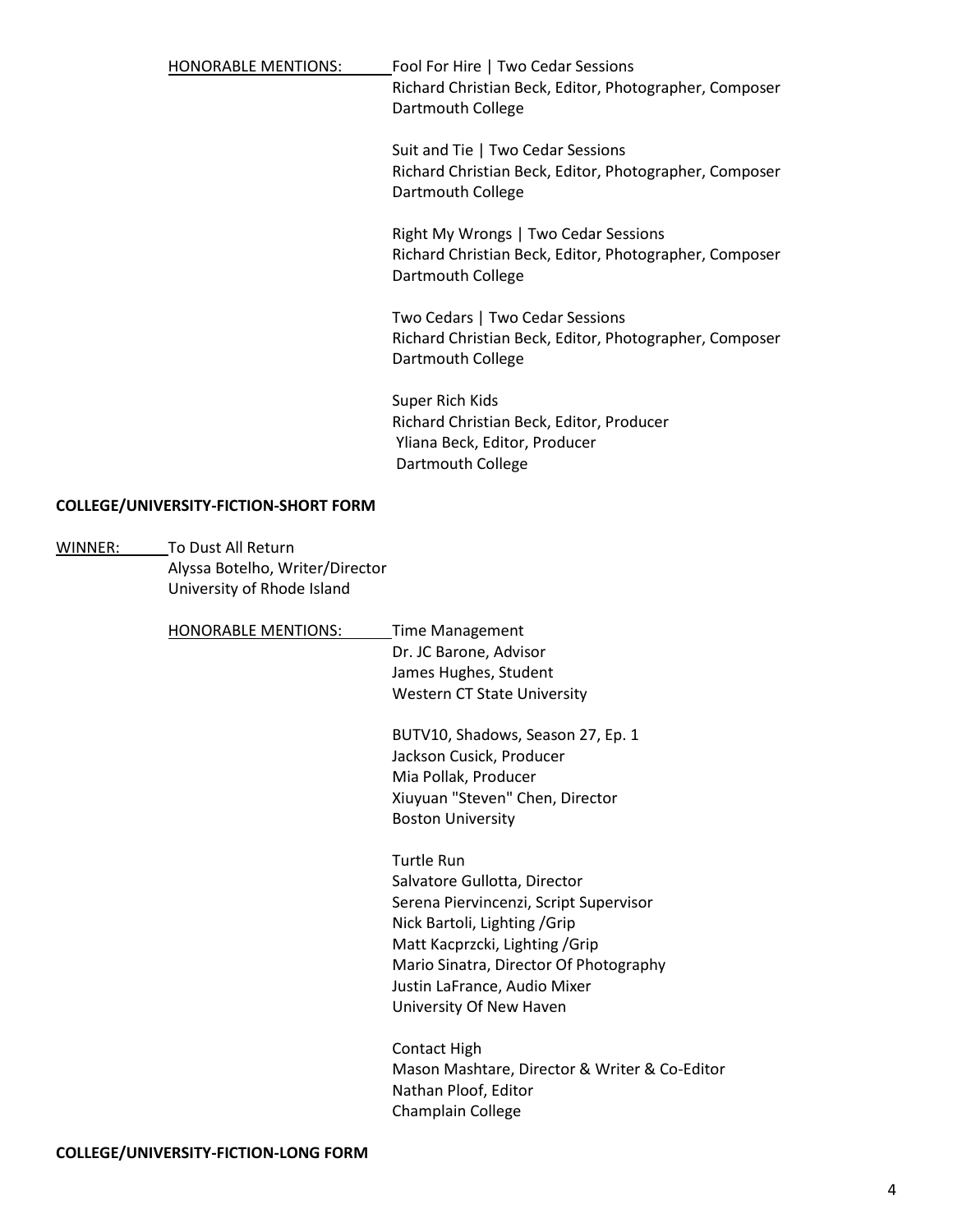| WINNER: | Rabbit.                          |                                            |
|---------|----------------------------------|--------------------------------------------|
|         | Jasper Fletcher, Director/Editor |                                            |
|         | Wesleyan                         |                                            |
|         |                                  |                                            |
|         | <b>HONORABLE MENTIONS:</b>       | La Bella Vita                              |
|         |                                  | Max Hakim, Writer, Director, Editor        |
|         |                                  | Sean Doucette, Producer                    |
|         |                                  | Tyler Anderson, Director Of Photography    |
|         |                                  | Jiaxin Tong, Co-Producer                   |
|         |                                  | Arin Gökdemir, Original Score/Sound Design |
|         |                                  | Kieren Duncan, Assistant Camera            |
|         |                                  | Andres Gedaly, Sound Mixer                 |
|         |                                  | <b>Boston University</b>                   |
|         |                                  | In Loving Memory                           |
|         |                                  | Shauna Etheredge, Casting Director         |
|         |                                  | Thomas Chung, Director                     |
|         |                                  | Nicholas Meaney, Asssoc. Producer          |
|         |                                  | Eldrick Greeway, Director Of Photography   |
|         |                                  | James Mastrio, 1st Assistant Camera        |
|         |                                  | Zachary Pano, Location Sound               |
|         |                                  | Madison Oliver, Boom Operator              |
|         |                                  | Alexandrea Severo, 1st Assistant Director  |
|         |                                  | Michaela Takac, 2nd Assistant Director     |
|         |                                  | Shaylen Stencil, Script Supervisor         |
|         |                                  | University Of New Haven                    |

#### **COLLEGE/UNIVERSITY-SPORTS STORY OR SEGMENT**

WINNER: Coach Coen's Milestone Milton Posner, Producer/Photographer/Editor/Reporter Jake Egelberg, Producer/Photographer/Editor/Reporter Northeastern University

> HONORABLE MENTION: World Cup Skiing at Killington Meaghan Meachem, Faculty Advisor Northern Vermont University - Lyndon

## **COLLEGE/UNIVERSITY-SPORTS PROGRAM**

WINNER: The Box Score with Sam DeCoste: Episode 4 Sam DeCoste, Executive Producer Owen Conti, Executive Producer Cameron Manning, Executive Producer Emerson College

> HONORABLE MENTIONS: BUTV10, Offsides, Season 29, Ep. 2 Seth Helman, Producer Daniel Multz, Producer Jacob Cohen, Director Monet Ota, Host Smaran Ramidi, Host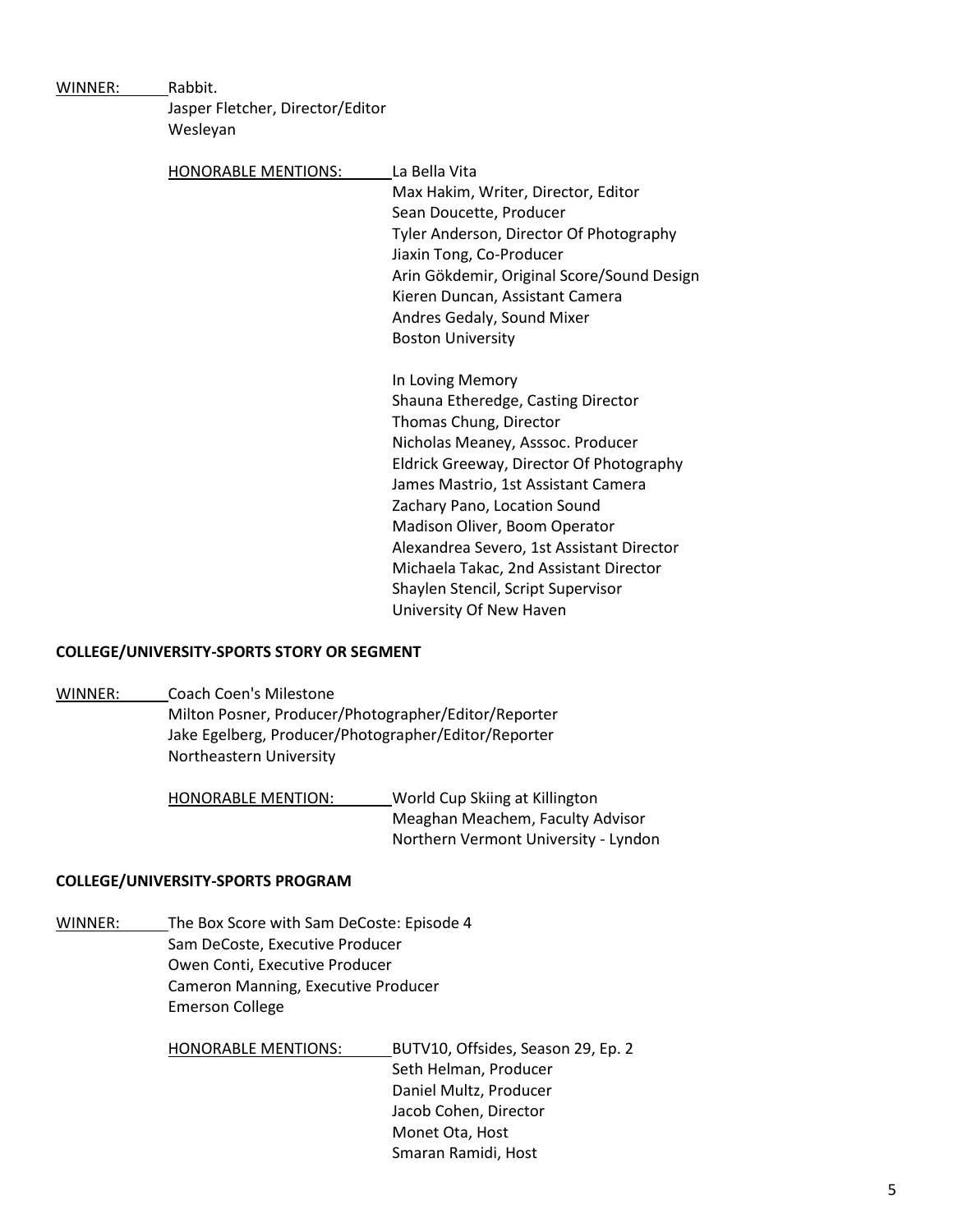Robert Serafin, Host Joseph Pohoryles, Host Boston University

Critical Damage: Season 1, Episode 4 Sam DeCoste, Executive Producer Mikayla Pinto, Executive Producer Karin Hansen, Executive Producer Emerson College

#### **COLLEGE/UNIVERSITY-LIVE SPORTING EVENT/GAME**

WINNER: BUTV10, Boston University Women's Basketball Jacob Cohen, Director Daniel Multz, Announcer Connor Keating, Announcer Laura Stickells, Courtside Reporter Christophor Cavalieri, Advisor Leo Pare, Advisor Boston University

#### COLLEGE/UNIVERSITY-COMMERCIAL

WINNER: Portraiture and Abstraction of the Human Form Dr. JC Barone, Advisor Gabrielle Johnson, Student Western CT State University

## **COLLEGE/UNIVERSITY-ANIMATION/GRAPHICS/SPECIAL EFFECTS**

WINNER: Ashes Michaela Short, Special Effects Artist Mount Wachusett Community College

#### **COLLEGE/UNIVERSITY-AUDIO/SOUND \*\*\*TIE\*\*\***

WINNERS: Ashes

Michaela Short, Audio Engineer Mount Wachusett Community College

G\*D Complex Emily Poreda, Sound Designer Champlain College

HONORABLE MENTIONS: In Loving Memory Galen Kasznay, Post-Production Audio Mixer University Of New Haven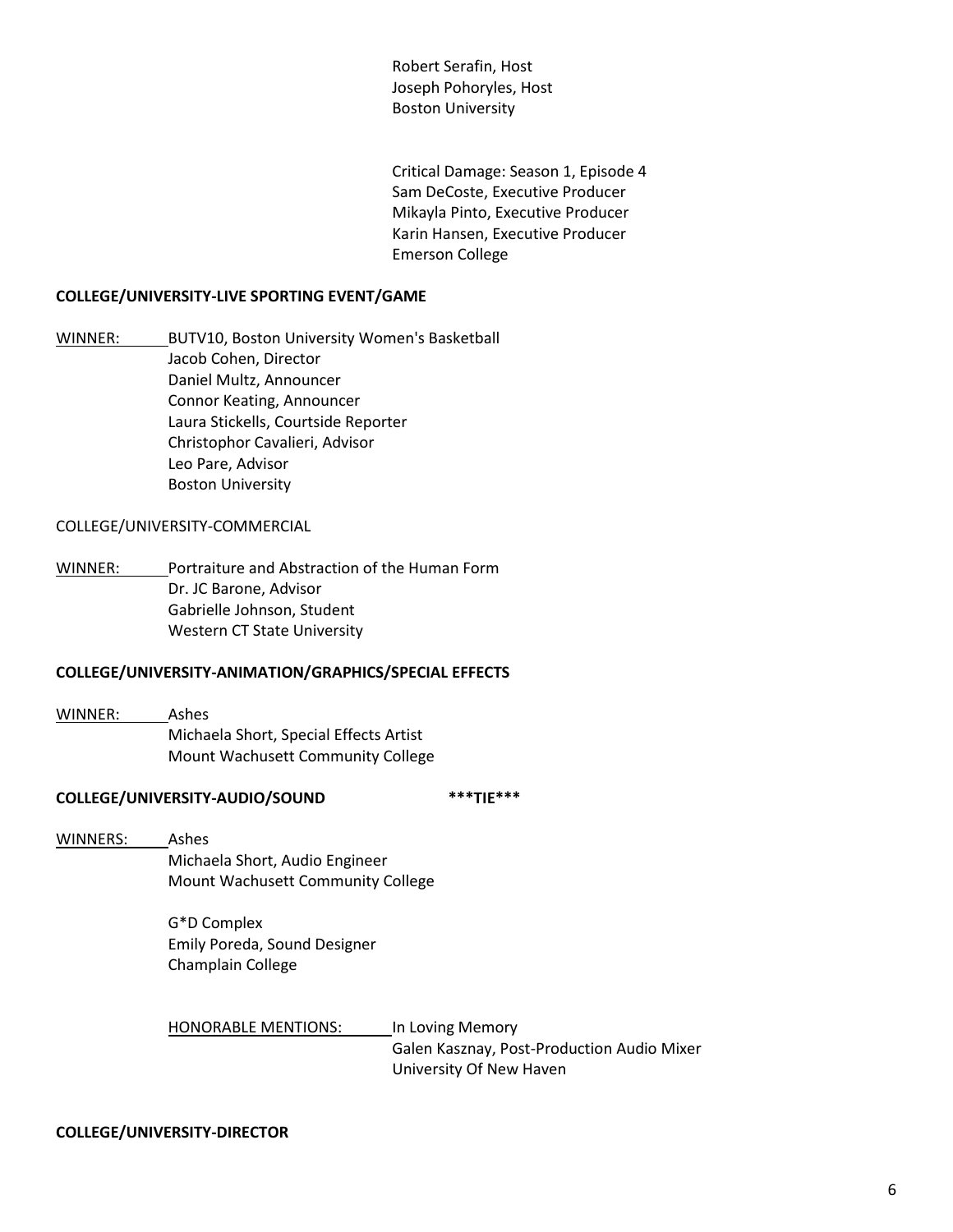| WINNER: | To Dust All Return                |                                                              |
|---------|-----------------------------------|--------------------------------------------------------------|
|         | Alyssa Botelho, Writer/Director   |                                                              |
|         | University Of Rhode Island        |                                                              |
|         | <b>HONORABLE MENTIONS:</b>        | Ashes                                                        |
|         |                                   | Michaela Short, Director                                     |
|         |                                   | Mount Wachusett Community College                            |
|         |                                   | In Loving Memory                                             |
|         |                                   | Thomas Chung, Director                                       |
|         |                                   | University Of New Haven                                      |
|         | <b>COLLEGE/UNIVERSITY-EDITOR</b>  |                                                              |
| WINNER: | maine.                            |                                                              |
|         | Jasper Fletcher, Editor           |                                                              |
|         | Wesleyan                          |                                                              |
|         | <b>HONORABLE MENTIONS:</b>        | Ashes                                                        |
|         |                                   | Michaela Short, Editor                                       |
|         |                                   | Mount Wachusett Community College                            |
|         |                                   | G*D Complex                                                  |
|         |                                   | Daniel Baker, Editor                                         |
|         |                                   | Champlain College                                            |
|         | COLLEGE/UNIVERSITY-PHOTOGRAPHER   |                                                              |
| WINNER: | Ashes                             |                                                              |
|         | Michaela Short, Cinematographer   |                                                              |
|         | Mount Wachusett Community College |                                                              |
|         | <b>HONORABLE MENTIONS:</b>        | <b>Unconditional Love</b>                                    |
|         |                                   | Desmond LaFave, Photographer                                 |
|         |                                   | Katrina Makayan, Photographer                                |
|         |                                   | Arnav Shah, Photographer                                     |
|         |                                   | Northeastern University                                      |
|         |                                   | Surfing The New Hampshire Coast                              |
|         |                                   | Richard Christian Beck, Editor, Photographer, Drone Operator |
|         |                                   | Dartmouth College                                            |
|         |                                   | BUTV10, Shadows, Season 27, Ep. 2                            |
|         |                                   | Simran Sawhney, Cinematographer                              |
|         |                                   | <b>Boston University</b>                                     |
|         |                                   | G*D Complex                                                  |
|         |                                   | Spencer Hinds, Director Of Photography                       |
|         |                                   | Champlain College                                            |
|         |                                   | In Loving Memory                                             |
|         |                                   | Eldrick Greeway, Director Of Photography                     |
|         |                                   | Nicholas Meaney, Steady Cam Operator                         |
|         |                                   |                                                              |